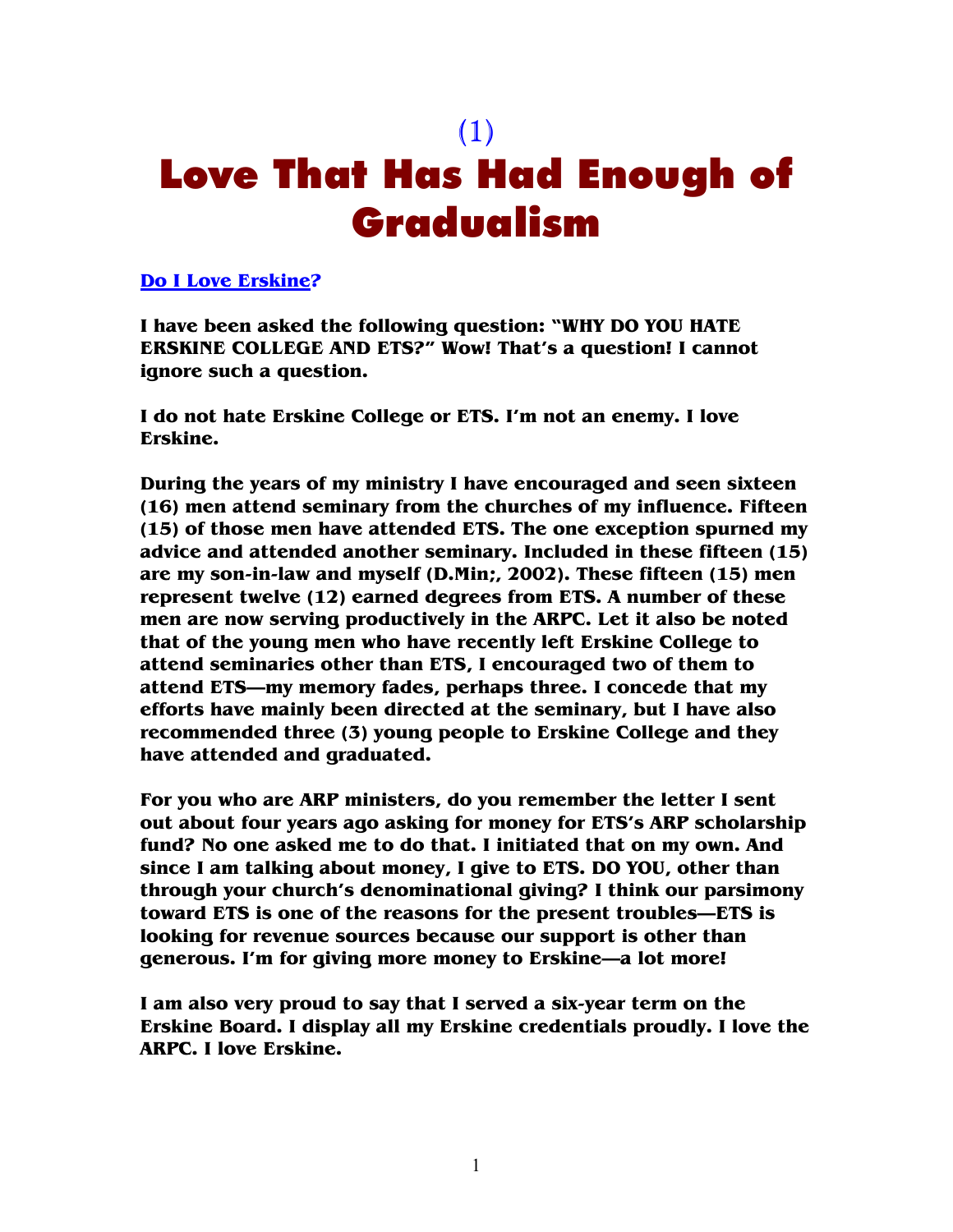**However, genuine love should not be confused with indulgence that willfully ignores theological declension and turns a blind eye to administrative foolishness that obstructs the mission the ARPC has set for Erskine College and ETS. Real love, in this case, calls for the theological best, not theological inexactitude, and loyal churchmanship on the part of the Administration that honors and seeks to follow the church that gave and continues to give the institution life.** 

### **Why Do So Many Of You NOT Love Erskine?**

**The question I ask is: WHY DO SO MANY OF YOU NOT LOVE ERSKINE?** 

**Back in the early 1970s, in a conversation about Erskine with a wellknown ARP Pastor friend he concluded our talk by saying, "Erskine smurfskine, who cares!" That shocked me. It still does. That sort of churchmanship is fundamentally wrong.** 

**In another conversation with a pastor friend he said: "Chuck, you can't change that place. I know. I was there for XXXX years. The powers-that-be have a stranglehold on the place. They're not going to allow change."** 

**In another conversation: "What can we do? It will be an awful mess! What is to be done with the Board? In our ARP culture we're too nice to fire people. We put up with the smell and hope for a soon retirement or death. I'm not going to worry about Erskine College and ETS. I'll send my high school seniors to XXXX College/University and I'll send my preacher-boys to XXXX Seminary."** 

**And one more conversation: "I don't care! I didn't attend Erskine College or ETS. I'm an outsider. My concern is my congregation. Let the 'Due West Mess' sink under its own weight."** 

**THESE CONVERSATIONS ARE NOT FICTITIOUS! They are frightening to me! They are evidences of a culture that is conflicted about her educational institutions and has become apathetic toward her and WITHOUT LOVE FOR ERSKINE.** 

**Yet it is difficult to fault the attitudes of these people with whom I spoke. Their complaints ring all too true:** 

- **a. A greater concern for the intellect than the soul;**
- **b. A greater concern for other constituencies than the ARPC;**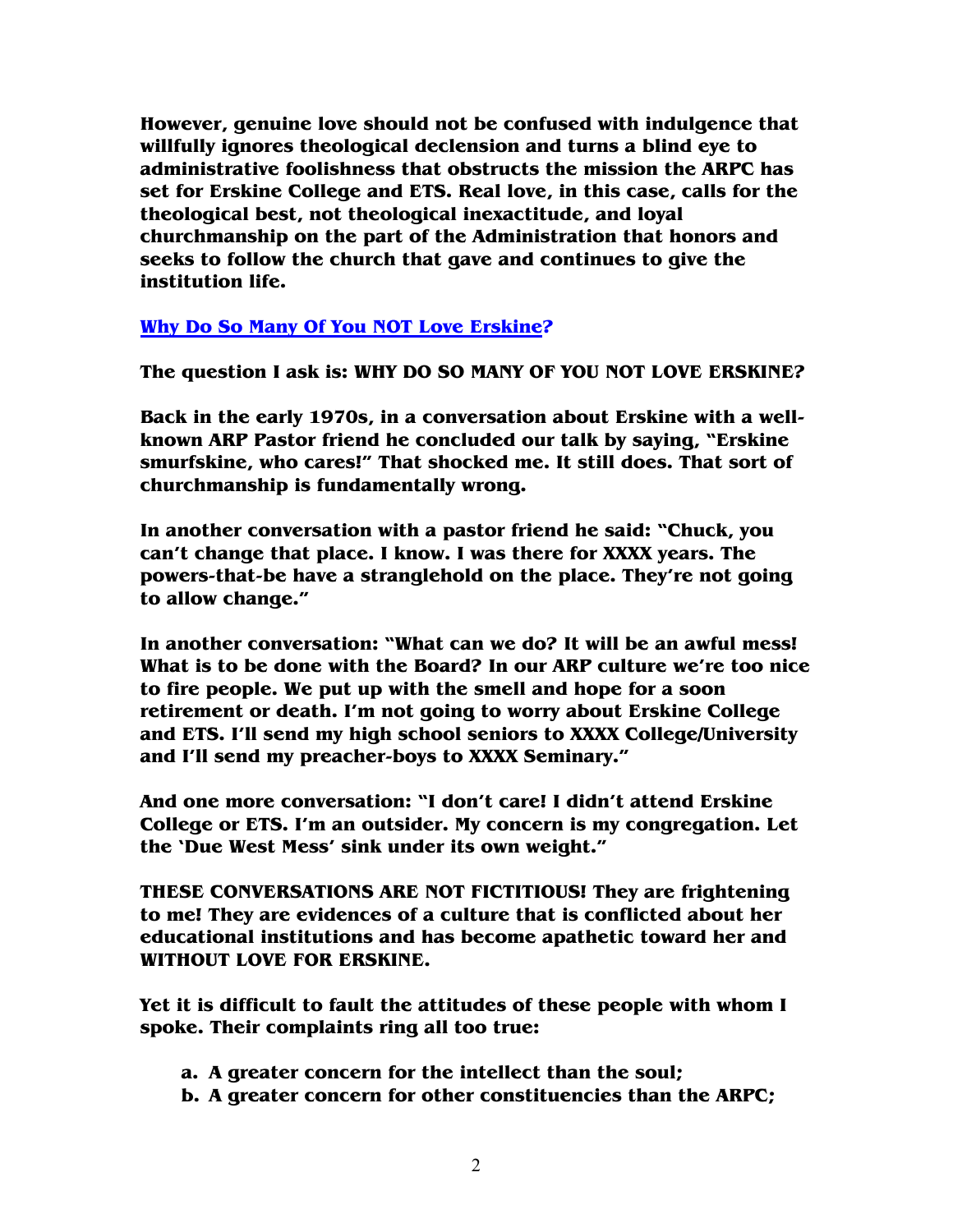- **c. A faculty that instead of celebrating the ARPC is resentful toward, suspicious of, and disloyal to the ARPC;**
- **d. A growing theological bifurcation between the Erskine institutions and the ARPC;**
- **e. An Administration that seems more and more to ignore the input from and the directives of the General Synod;**
- **f. A Board that has demonstrated over the years that their first loyalty is to Erskine and not the General Synod that empowered them with their stewardship; and**
- **g. An institutional attitude of "Who is the ARPC to butt into what we're doing?"**

**I could go on if it were not so painful. I have attempted to frame these complaints in broad terms, but, in so doing, even without highlighting the particulars, I can see how people become discouraged, give up, and lose their love.** 

**BUT WE MUSTN'T DO THAT! We must try something else. Let's try the discipline of love. Why are we not willing to speak out? Why are we not willing to attempt the hard task of "tough love": CHANGE! Change now!** 

### **The Failure Of Gradualism**

**In 1972 when I came into the ARPC, I was convinced by our elder leaders that the way to change Erskine College and ETS was the slow way. Their approach: "Go slow quickly!" This is the strategy of gradualism.** 

**The question we now need to ask: "How has that worked for us?"** 

**The answer: Not well! At the college, the idea of combining excellence in learning and evangelical Christian commitment is scoffed at. Even the student leaders have pointed to the college's REFUSAL to be a Christian college that integrates faith and learning. In the last three years, leader after leader, in the issues of the student magazine, The Mirror, have challenged the Administration. Now individuals in the Administration are bantering about the motto of learning and service (or some such politically-correct triviality) as a replacement for "academic excellence" and "evangelical Christian commitment."** 

**At the seminary we have gone from Tom Long to Merwyn Johnson to Richard Burnett and Michael Bush—a procession of years with neo-**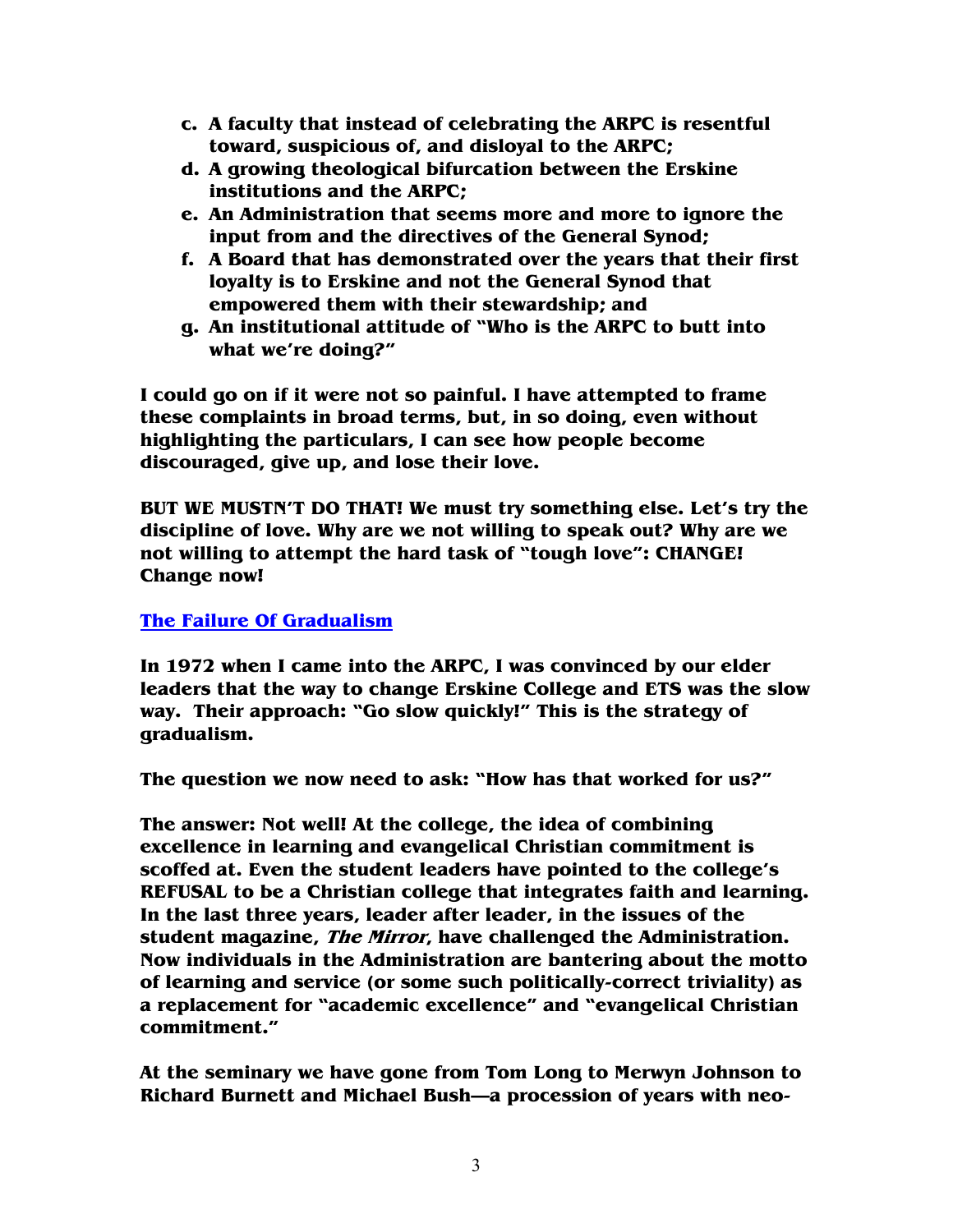**Barthian, PC(USA) theologians. I do not deny the intellect of these men. I disagree with them forcefully and say they are not where the ARPC is or where the ARPC is going and integrity should lead them to another place.** 

**It has now been more than thirty years since the General Synod acknowledged that there were significant problems at Erskine and sought to address them by the adoption of the "Statement on the Philosophy of Christian Higher Education." The response of the Erskine Administration was to ignore the General Synod. Every eight or ten years the General Synod has reacted to Erskine's waywardness. Statements have been passed. Instructions have been given. There were high expectations of transparent compliance and sterling loyalty to the ARPC. Instead the response was to pay lipservice to the General Synod, change some window dressings and continue in the direction of disloyalty to the ARPC. The pattern hasn't changed yet. The statements of the ARP Manual of Authorities and Duties regarding the definition of an evangelical and employment have been assiduously disregarded. Indeed, if I have misspoken, where is the documentation? Look at the Erskine NetNews. There is a list of names and photos of new professors. After last year's General Synod, one would think that something would be said regarding compliance to the ARP Manual of Authorities and Duties. Not a word! What does that mean? Would good administrative stewardship allow this to flop around in the breeze?** 

**In the mid-1980s Dr. Wayne Frazier spoke eloquently on the floor of the General Synod, noting that the "Statement on the Philosophy of Christian Higher Education" was NOT being implemented. Similarly, in the mid-1990s serious questions were raised about the theological positions of certain ETS professors, and, in order to avoid a full-scale incursion by the General Synod, the Board undertook an internal examination of all members of the faculty to ascertain whether they held to the inerrancy of the Scriptures. As is expected, ALL INTERNAL AUDITS HAVE A PREDICTABLE OUTCOME. More recently, in 2007 the "Additional Report" was presented on the floor of the General Synod detailing serious problems at Erskine College. President Randy Ruble begged that the problems were his inheritance, not his making. He informed General Synod that under his watch the will and direction of General Synod were his highest concern. Once again, on the basis of high sounding words, we left Bonclarken with high expectations of POSITIVE actions. What has come of this? There is now MORE turmoil in Due West than ever. Is the Administration ignoring the General Synod again? Are they**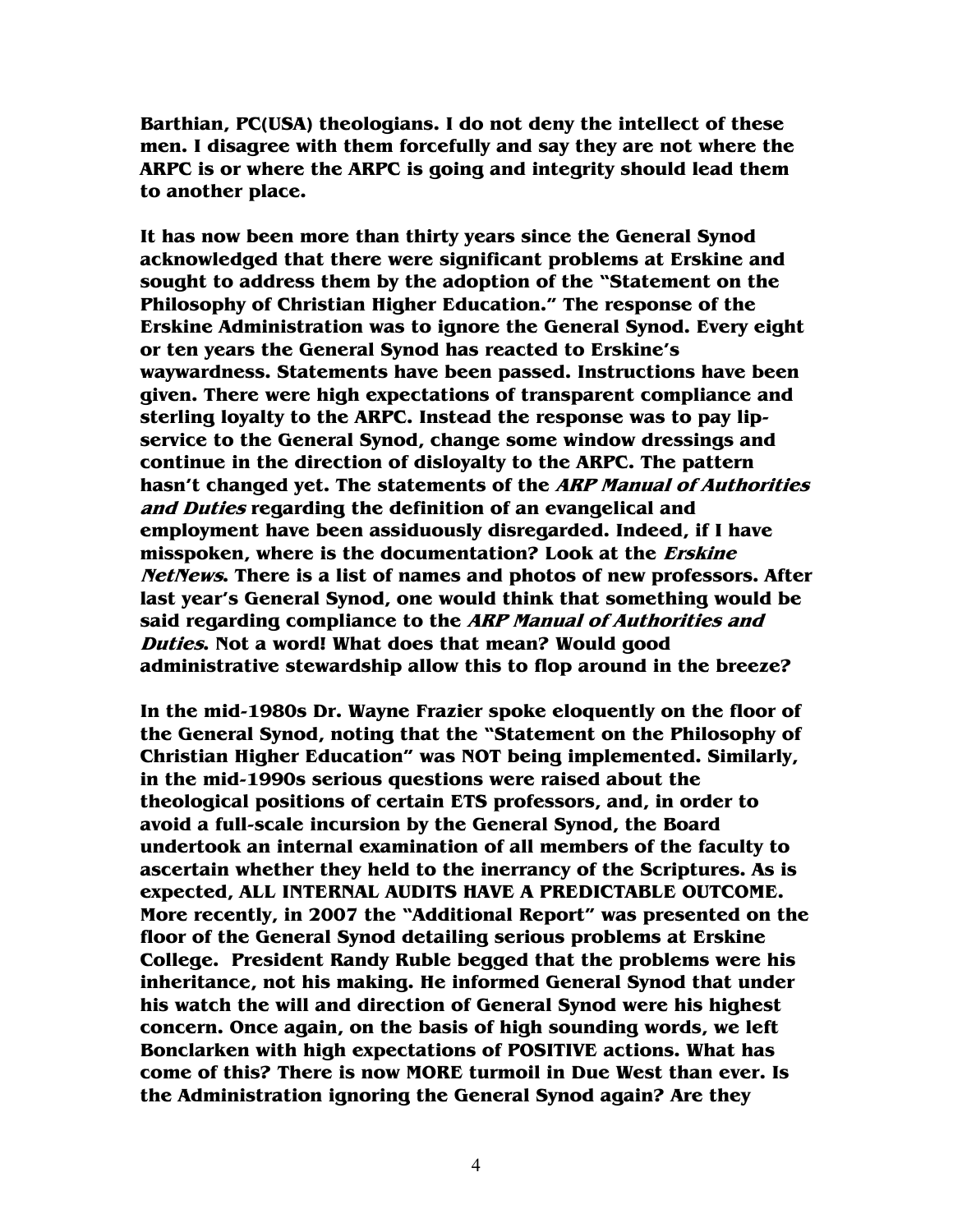**hoping that the memory of the General Synod is short and they will get a free pass on these issues again?** 

**My brothers and sisters of the ARPC, why has the General Synod been unable to exert transforming influence on Erskine College and ETS? Consider the following:** 

- **The 2007 General Synod Vision Committee Report spoke of a "culture of niceness" and "mediocrity." We ARPs expect people to be "nice." We don't know what to do when our directives are ignored. Therefore, we are not well equipped to make the tough personnel decisions that are necessary in order to effect lasting institutional change. Somehow we fail to understand that "PERSONNEL IS POLICY." We cannot expect an administration to implement the mission of Erskine as it is defined by the General Synod when key members of that administration disagree with that mission and the General Synod is not willing to hold them accountable—CALL FOR RESIGNATIONS IF NECESSARY.**
- **How is it that of all the Boards and Agencies of the General Synod Erskine is the only one that does not reflect the theological direction of the ARPC? Why have we allowed this? Why are we allowing it now? The problem with Erskine is not that she does not have a football team (as some are wont to claim), but that she does not reflect the direction of the ARPC and therefore does not have the trust, confidence, money, heart, and, most importantly of all, THE LOVE of the ARPC.**
- **The Administration and Board of Erskine have been dominated by an alliance between moderate-to-liberal "good- ol'-boys" who attended Erskine College and/or ETS during the period from 1950 to 1990. Much effort is expended to make sure that control is maintained. I witnessed this as a Board member. I had an administrator say to me: "Chuck, don't create problems for us. I think I can get you on the Executive Committee so that you can help us with the boys on the right."**
- **The first commandment in the ARPC: Be nice! The second commandment in the ARPC: Never speak ill about Erskine even if what is said is true." Thus the "culture of niceness" trumps institutional and personal integrity. And worse, it does profound damage to the cause of Jesus Christ. Can we reasonably expect God to bless such a mess?**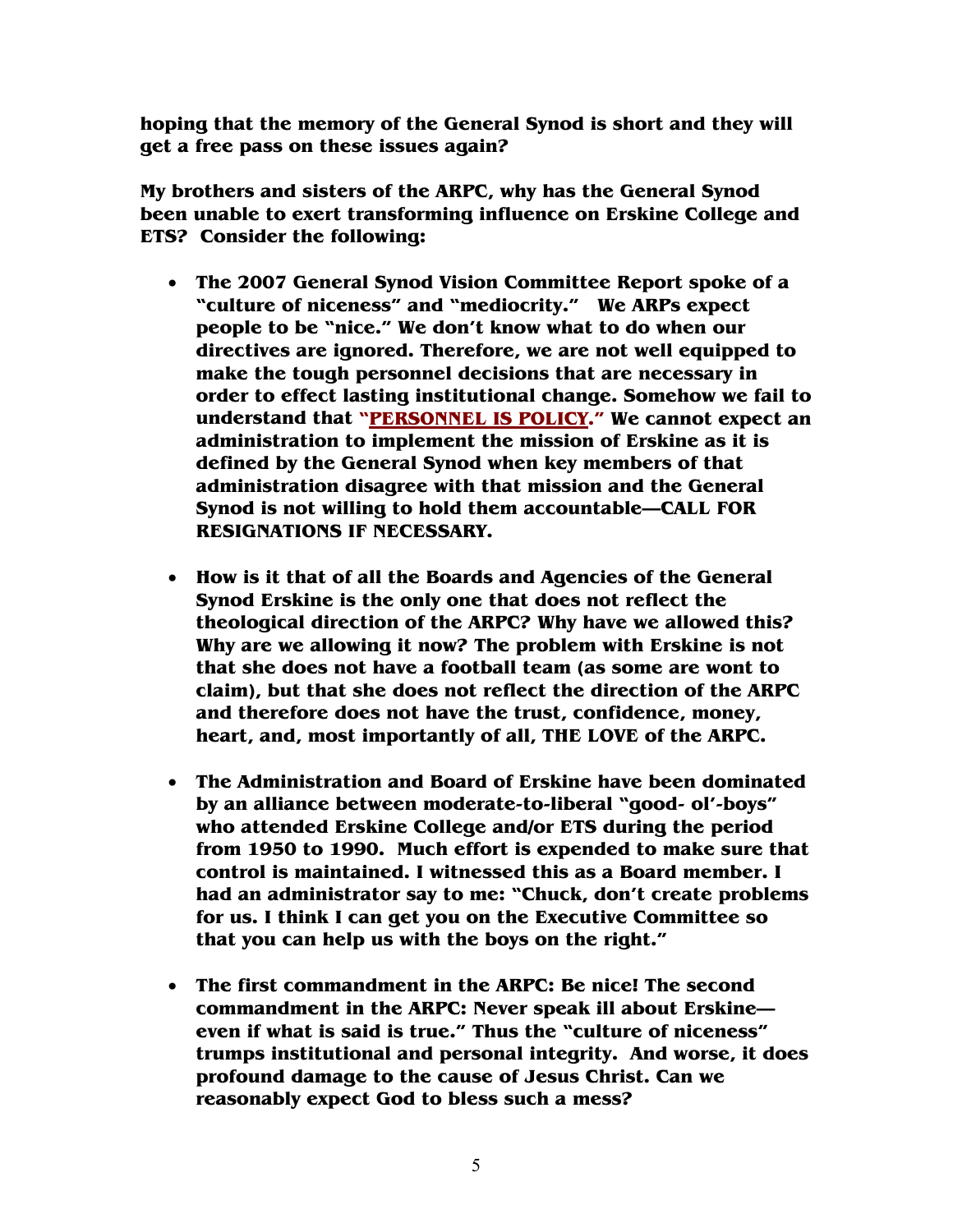**What are the results of the gradualism to change Erskine?** 

- **Like the crowd in the old story of "The Emperor's New Clothes" we have been hesitant to speak out about the obvious. We have believed high-sounding platitudes and pietistic nonsense that have served as fig leaves for naked administrative unfaithfulness.**
- **Very good people at Erskine who support the mission have been marginalized and become profoundly frustrated; some have left in disgust, and others are considering leaving even as you read this.**
- **Erskine is a toxic mixture of secular humanism and Christianity. On the Day of Judgment, will God quiz us on our willingness to live with this syncretism? Often at Erskine the lines between belief and unbelief are unclear. How many students have had their faith undermined by this syncretism?**

**What's wrong with changing Erskine now? Why do we tarry? Why are we willing to tolerate such disloyalty to the ARPC? Can we speak of our love for the Church of the Lord Jesus Christ and not boldly and forcefully seek reformation?** 

**Gradualism has not worked. Gradualism will not work. The reason: It IS SIN! IT IS THE SIN OF THE CHURCH'S TOLERATING HIGHHANDED AND INTRANSIGENT DISOBEDIENCE IN HIGH PLACES! It is abandonment of love for Erskine.** 

**These are some of my thoughts,** 

Charles W. Wilson)

**Charles ("Chuck") W. Wilson** 

**(continue to article 2)**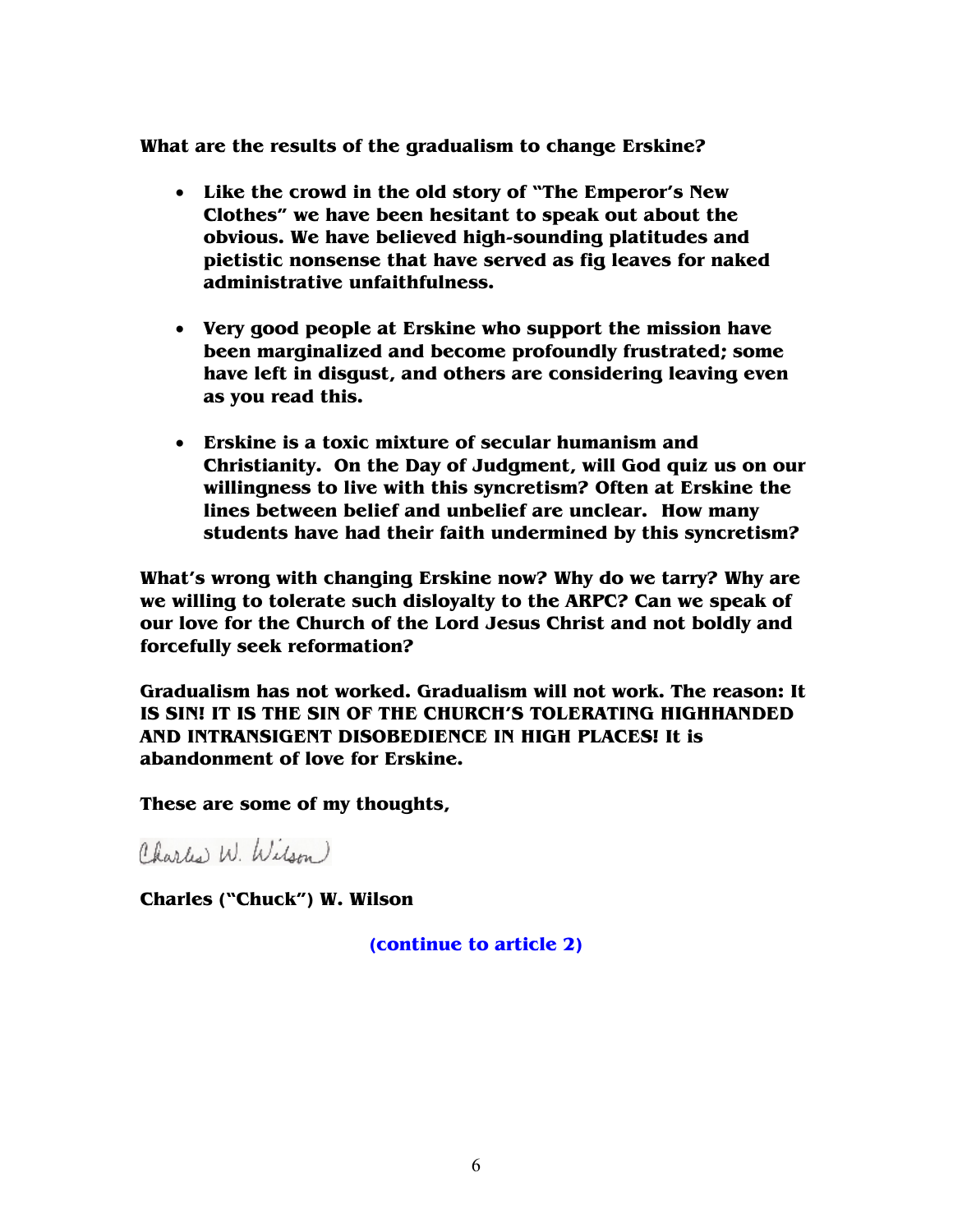# (2) Charlotte, N.C. Outreach North America Charts a Course for Support of Church Planters

**A big THANK YOU and a tip of the hat are to be given to Alan Avera and John Kimmons for their work in planning and carrying out the most recent meeting of the "Carolinas/Virginia New Church Community" in Charlotte, NC, on September 8-9. The work that Outreach North America is doing to support the work of our church planters is commendable, most needed, and long overdue. As a former church planter, I can only wish that such support had been available to me when I was doing the work of a church planter.** 

**In the past, church planters were expected to work alone. That was a brutal method. Today we assign the church planter a coach who has been a church planter. This doesn't make the work of church planting easier, but it does lessen the loneliness of the church planter, focus the accountability of the church planter, and hopefully enhances the possibility of success for the church planter.** 

**The regional meetings are a time for sharing struggles, getting support and counsel, acquiring new information on church planting, praying with other church planters, coaches and leaders, developing/redeveloping strategies and goals and getting local congregations involved in the task.** 

**There were more than 25 planters in attendance at the two-day seminar. The mix of men and ideas are amazing, challenging and rewarding. Within the context of our Presbyterian and Calvinistic traditions are considerable differences in approaches but a unity on the authority of the Word of God and the mission of Church to go and plant churches in the making of disciples.** 

**The work of Outreach North American, first under the leadership of Jim Corbitt and now under the leadership of Alan Avera, has been crucial in developing and receiving new congregations into the ARPC the last fifteen years. Our General Synod has been blessed with an**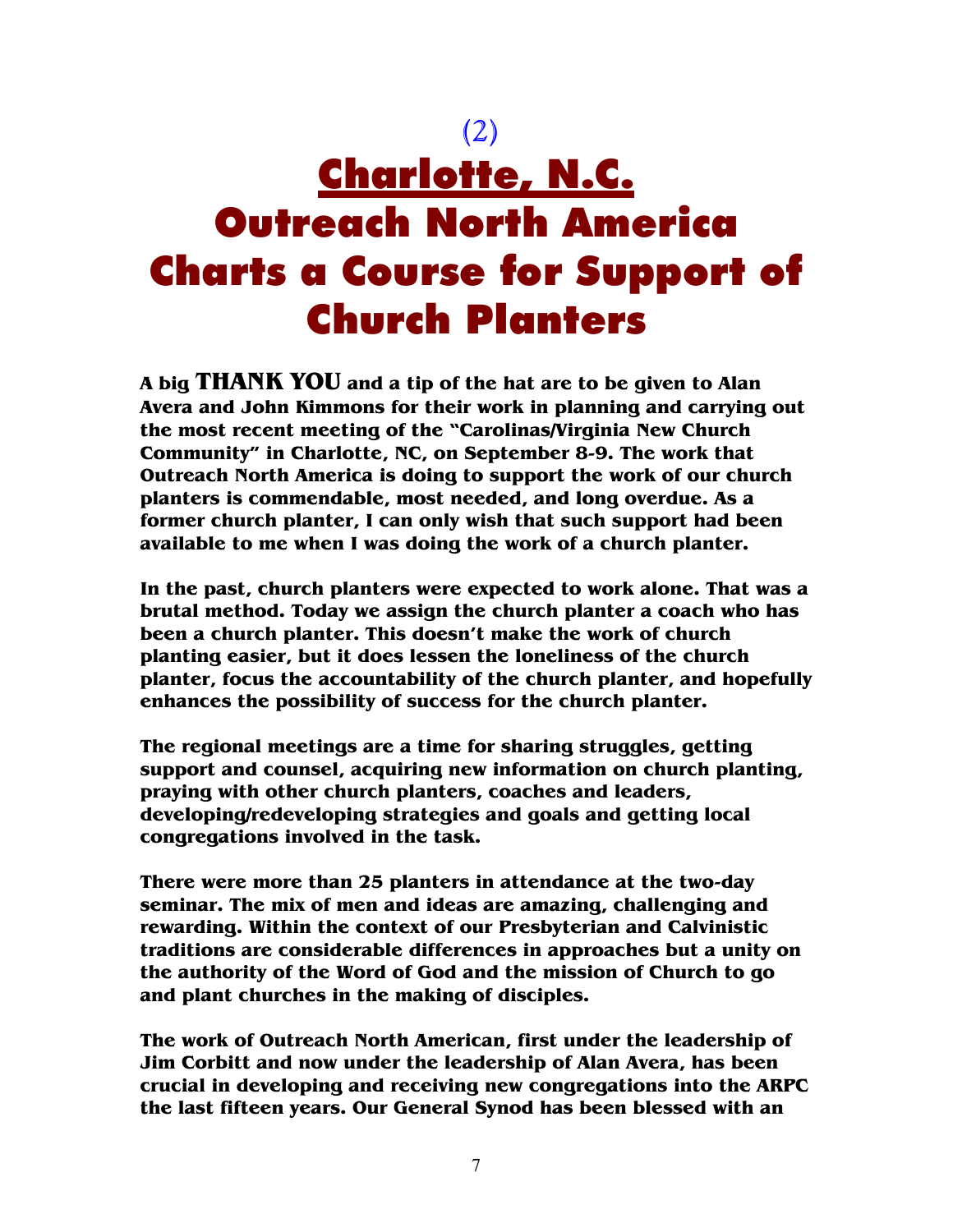**influx of very able, creative and challenging new pastors who are united in vision to see the advance of the Church of Christ in our ARP tradition.** 

### **These are my thoughts,**

Charles W. Wilson

**Charles ("Chuck") W. Wilson** 

**(continue to article 3)**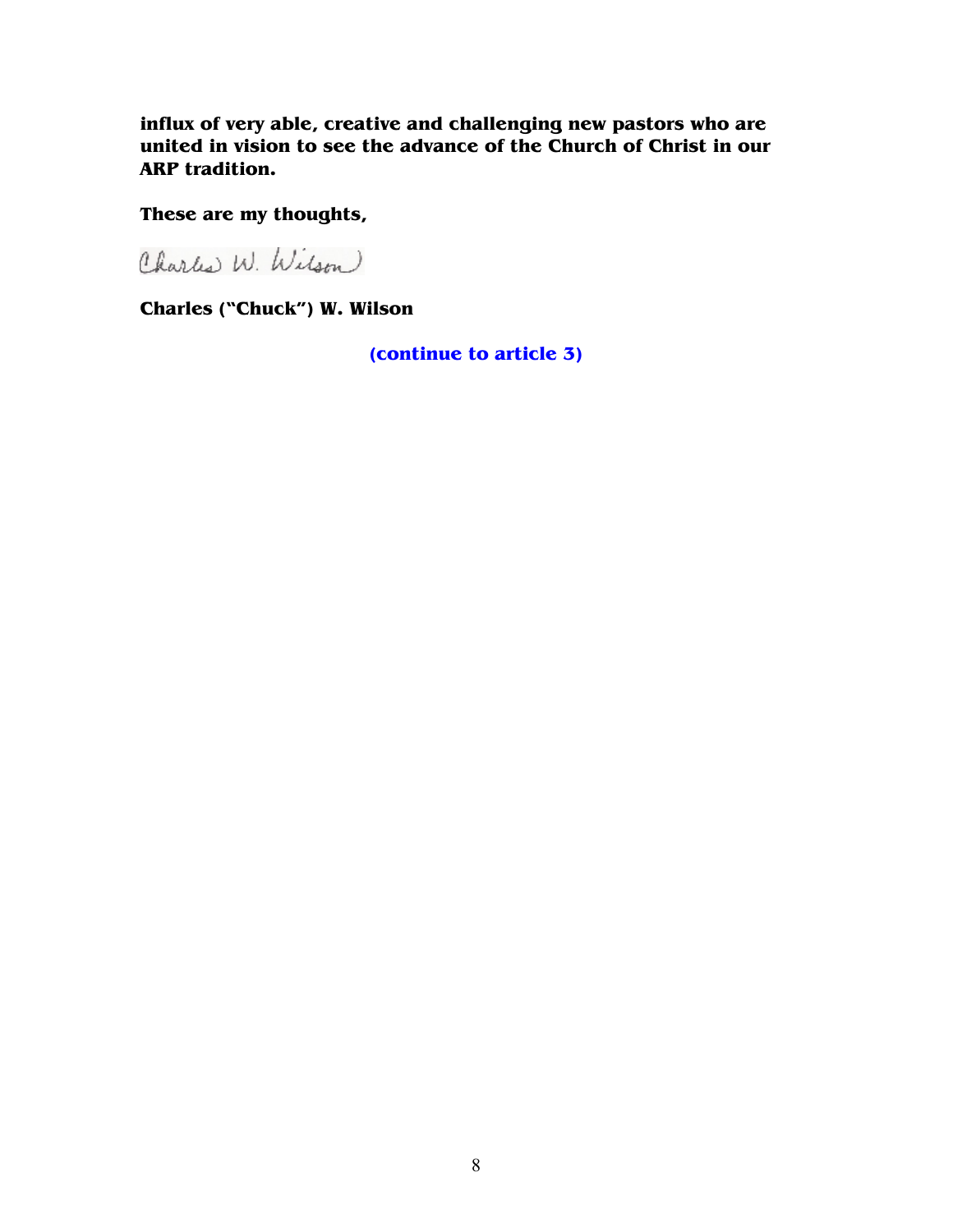

**Following on the heels of the meeting of the "Carolinas/Virginia New Church Community" in Charlotte, NC, was the seminar "Preach the Word: Preachers Conference, Expository Preaching—The Need of the Hour" on Thursday through Saturday, September 11-13. The conference was held at First Presbyterian Church, Columbia, SC, and was sponsored by the Institute of Reformed Worship of Erskine Theological Seminary, Columbia extension. The speakers, in the order they spoke, were Hughes Oliphant Old, David Jussely, Alistair Begg, Sinclair Ferguson, and Mark Ross.** 

**Those church planters who attended both the "Carolinas/Virginia New Church Community" and the Columbia conference on preaching chose wisely. On the one hand was the challenge of the practical issues of church planting and on the other hand was the challenge and joy of preaching.** 

**Dr. Old, the first speaker, spoke of the conference as "a justification for preaching." No! It was much more than that! It was a celebration of preaching!** 

**If the criteria for judging the success or failure of a conference on preaching is that the speakers demonstrated the art of expository preaching well, the speakers addressed the failures and laziness of the preachers attending to do true expository preaching, and then the speakers challenged the attending preachers to repent and go and do faithful expository preaching and they desired to do that, then the conference was a rousing success. A big THANK YOU and a tip of the hat are to be given to Mark Ross and the Columbia staff for the work that they did in putting together and implementing this conference. The Erskine Theological Seminary—Columbia Extension is to be congratulated!**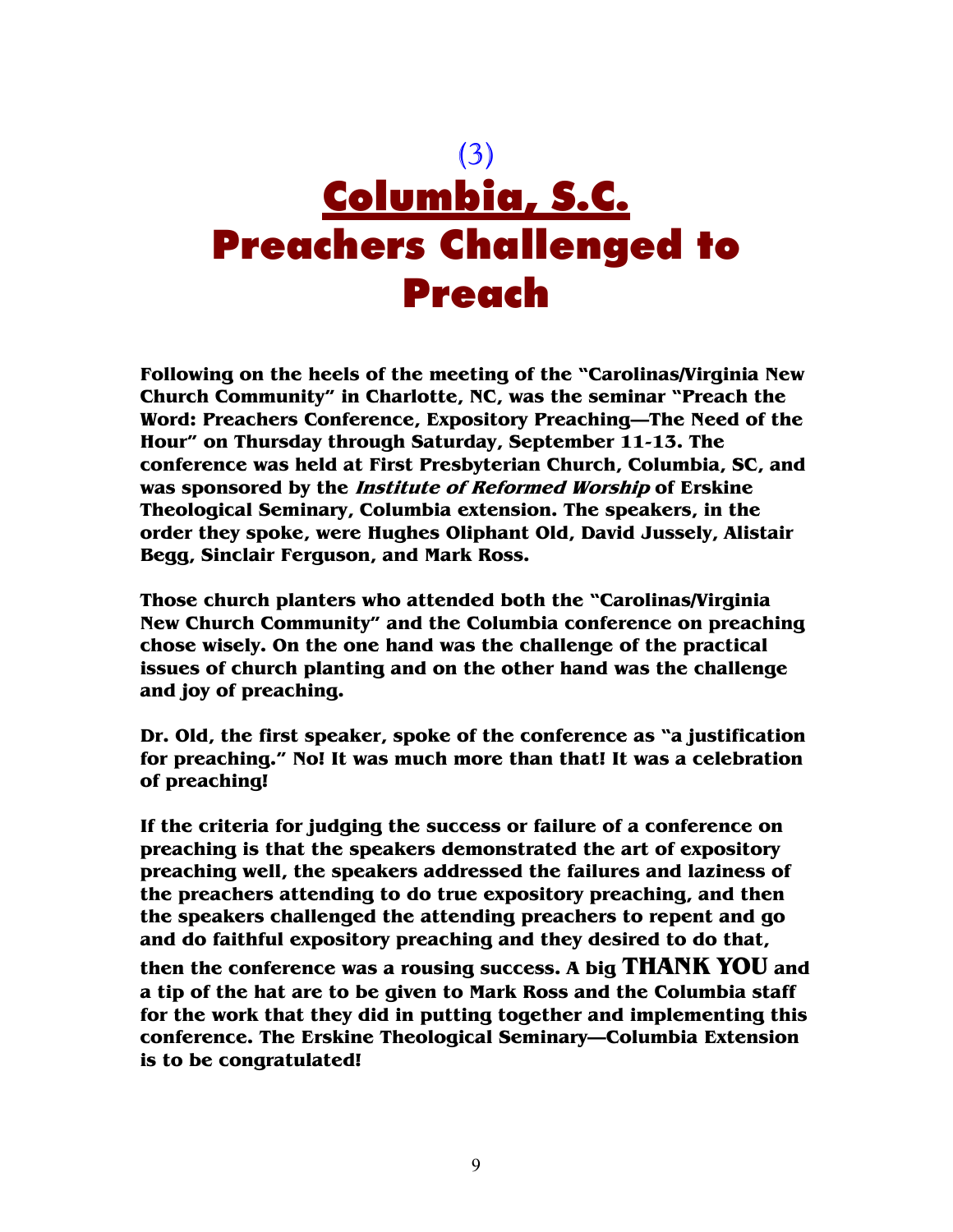### **These are my thoughts,**

Charles W. Wilson

**Charles ("Chuck") W. Wilson** 

**(continue to article 4)**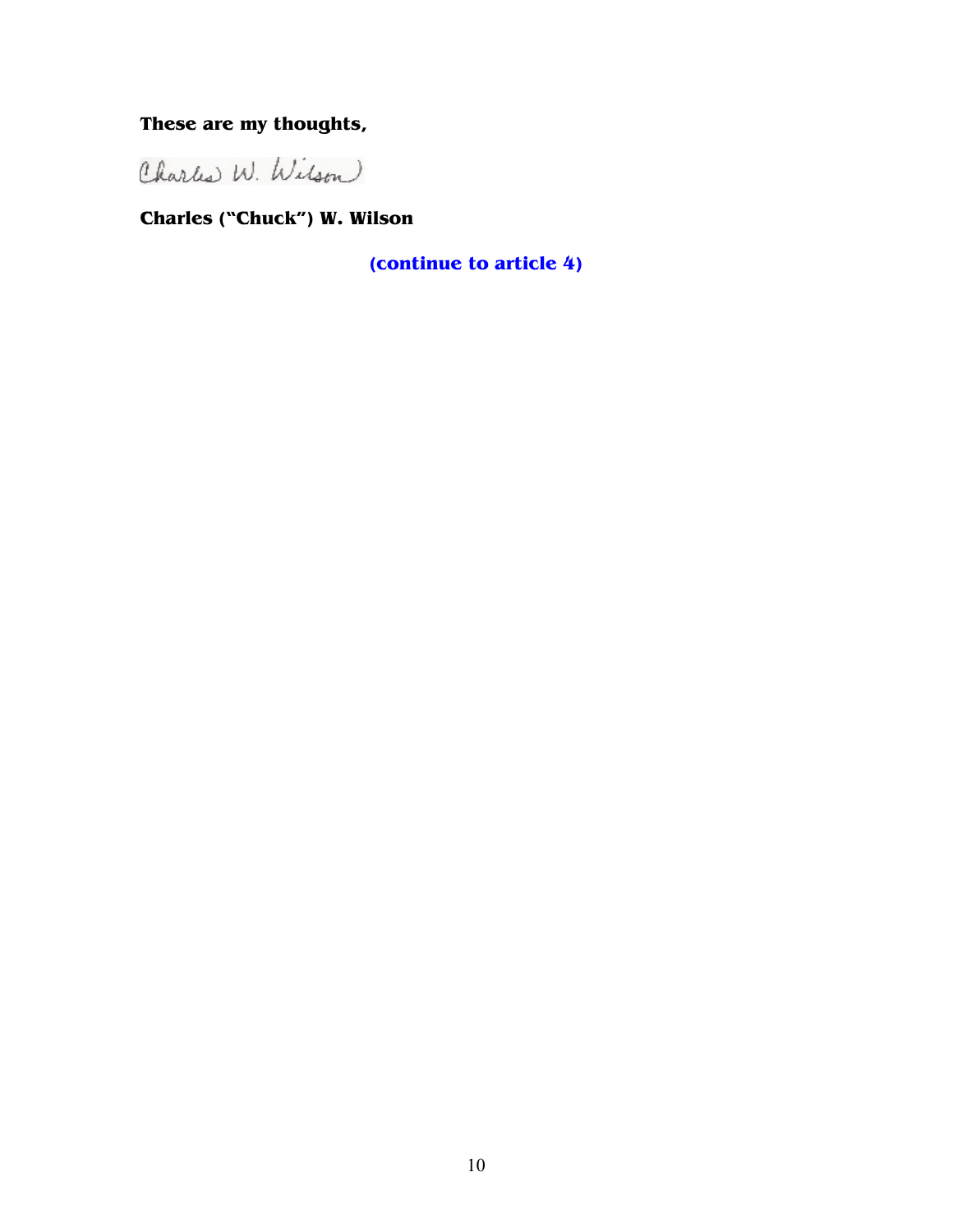## (4) Seminarians Respond

**In past issues of ARPtalk I have noted that some of our brightest and best graduates of Erskine College have left Due West for seminaries other than Erskine Theological Seminary. The question asked was: Why did they do that? Two of those young men have responded. Below are copies of their responses.** 

#### **Will Hunter**

**There are several reasons (not necessarily in order and not necessarily exhaustive) as to why I chose RTS Charlotte for graduate work. First is the recommendation from my father, Robert Hunter, who is now pastor of Gilead ARP church in Huntersville. He is a 1998 RTS Charlotte graduate who loves the institution and loved his time there. He strongly encouraged me to attend RTS as well. Second is RTS-C's strong emphasis on training pastor-scholars. I feel God is calling me to pastoral ministry and RTS-C's emphasis on rigorous academics with a pastorally driven focus were exactly what I was looking for in a seminary. Third is location. Charlotte is my hometown, and I was excited to move back to the city. I enjoyed my time in Due West at Erskine College but was ready for a change of scenery. Fourth is the faculty at RTS-C, both the professors and the administration. In my campus visits I was impressed by the academic credentials of the professors, their high view of Scripture and by the entire faculty's desire to get to know the students.** 

**Dr. Evans, who was an amazing teacher and mentor to me, helped me in this decision-making process. He encouraged me to consider Erskine Seminary. Indeed, I did consider Erskine Seminary. One reason (among several others) is that I loved studying under Dr. Eves at Erskine College, whose teaching helped me tremendously in my spiritual growth and knowledge and understanding of God's Word. I would have loved to study under him at the seminary. But ultimately I had my heart set on RTS Charlotte and it was clear to me that it was the best fit for my seminary education.** 

#### **Daniel Wells**

**My decision to attend Reformed Theological Seminary in Charlotte over my denominational seminary, Erskine Theological Seminary, involved a variety of factors, some of which were unique to my experience as an Erskine College student. I entered Erskine College knowing that God was calling me to seminary, and it was my dream to go to Erskine Theological Seminary**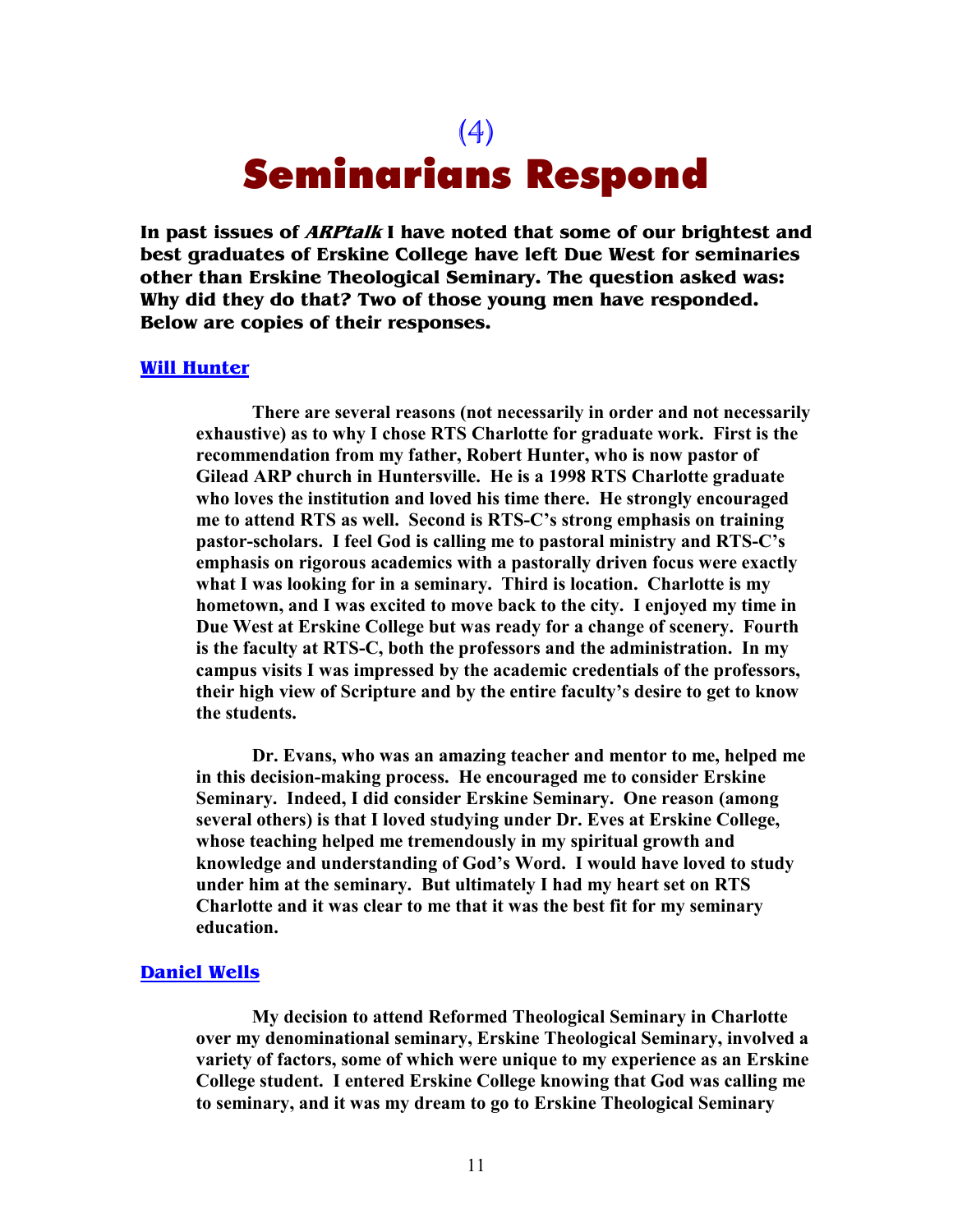**since I felt called to pastoral ministry in the ARP Church.** 

 **However, I found certain aspects of my experience in the Due West community to be negative enough to not attend Erskine Theological Seminary. Much of it boiled down to the fact that I felt unsafe on the Erskine campus. The Minister and His Work Committee of Second Presbytery concluded in March of 2007 that a "culture of intimidation" existed on the college campus, which I attested to. However, I also felt intimidated in my relationship to the seminary.** 

 **In feeling unsure as to the stability of the seminary, I was still encouraged by administrators and faculty at the college to consider Erskine Seminary. Yet, I ended up not applying because I knew I would not feel comfortable there. In addition, discussions relating to the 2008 Calvin Colloquium and that certain faculty may be openly promoting a neo-Barthian perspective made me uneasy to attend such an institution in training for ministry.** 

 **So, I decided to attend a seminary that I felt would edify me and help me to mature and grow into a faithful minister of the gospel. Reformed Theological Seminary, while not perfect, is robust in its commitment to evangelical and Reformed theology, encourages students to critically reason from a Christian worldview, has a high view of Scripture as God's inerrant Word, and has faculty and administrators that I do not feel intimidated by.** 

 **As one who still aspires to do pastoral ministry in the ARP Church, I think it is important to pray for and support the agencies of our General Synod to be faithful and godly in their kingdom tasks. I love Erskine Theological Seminary (as well as many of the administrators and faculty there), and I want to be able to recommend such an institution to students in my church and in my presbytery in the future.** 

**(continue to article 5)**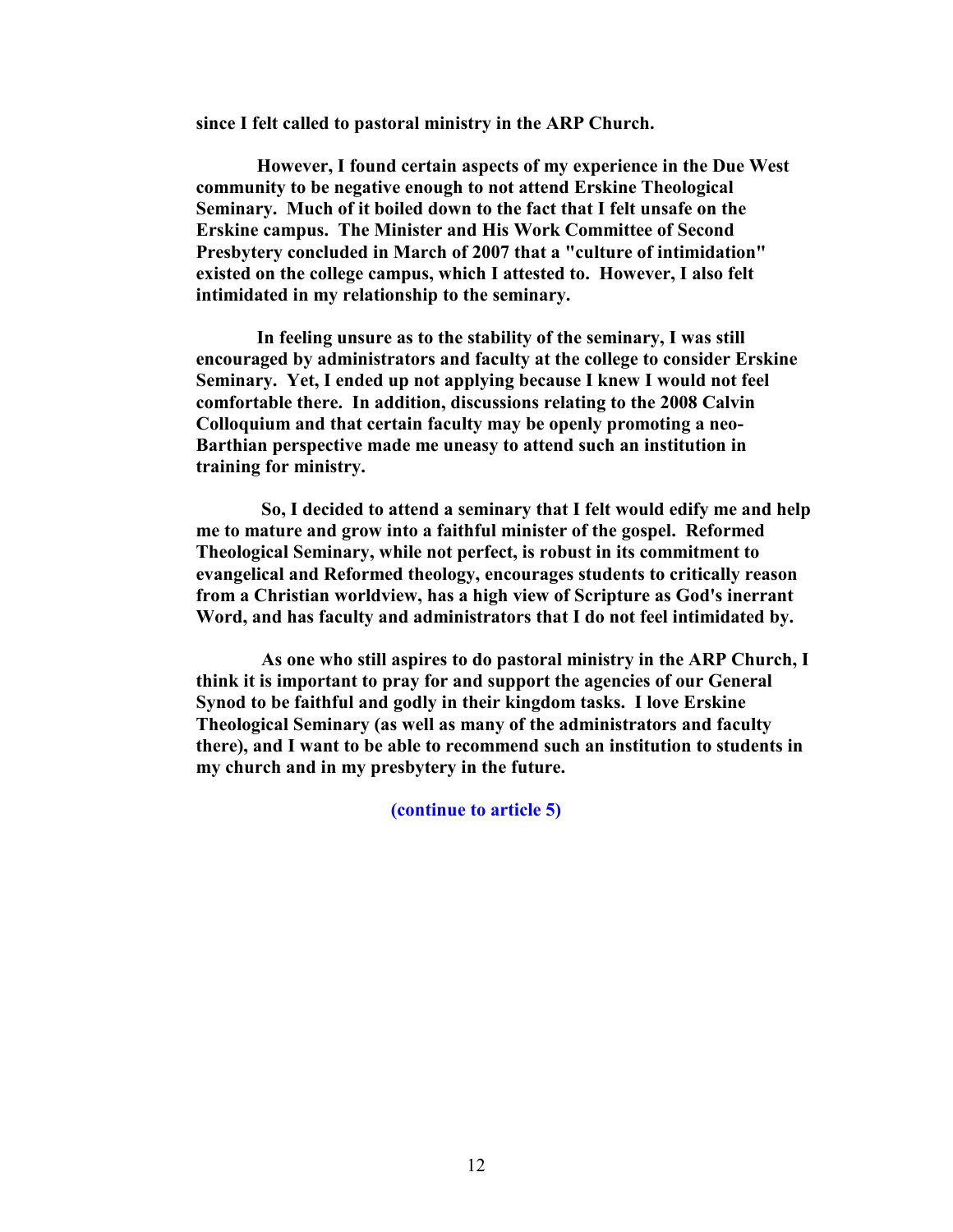# (5) Gag Order Placed on Seminary Committee

**Chairman Doug Petersen has placed a "gag order" on the members of the Seminary Committee. The report by ARPTalk(5) on the last meeting of the Seminary Committee has the Erskine Administration all in a tizzy.** 

**What has become of TRANSPARENCY in Due West? The Erskine Administration has made much of their willingness to be open in their actions as they pertain to the life of the ARPC. Why are they now afraid of the Seminary Committee's process being watched by the ministers of the ARPC? Is there a hidden agenda? Do they not realize that they are under a microscope?** 

**The issues that are presently before the Seminary Committee are not insignificant to the life of the ARPC. The issues involve the theological integrity and identity of ETS. The ministers of the ARPC are keenly aware of what is at stake.** 

**I can think of nothing that could go further to deteriorate and erode the confidence of the ministers of the ARPC in ETS than closing the doors of the Seminary Committee and gagging the members of the Seminary Committee with a threat of removal. These actions are both puzzling and distressing. The ministers of the ARPC owe their loyalty to the church and not to a college or seminary. OUR EDUCATIONAL INSTITUTIONS ARE THE HANDMAIDENS OF THE CHURCH; THE CHURCH ISN'T THE HANDMAIDEN TO ERSKINE.**

**Threat of removal from the Seminary Committee! Why is such heavyhandedness needed? Why such a draconian measure? The next meeting of the Seminary Committee is scheduled the morning of the day the Board meets in the afternoon and that is not enough time for "leaks" to occur. What is the real message that is being sent? Is the real message "Watch out ARP ministers, if you don't pledge first loyalty to the Erskine Board we will remove you?"**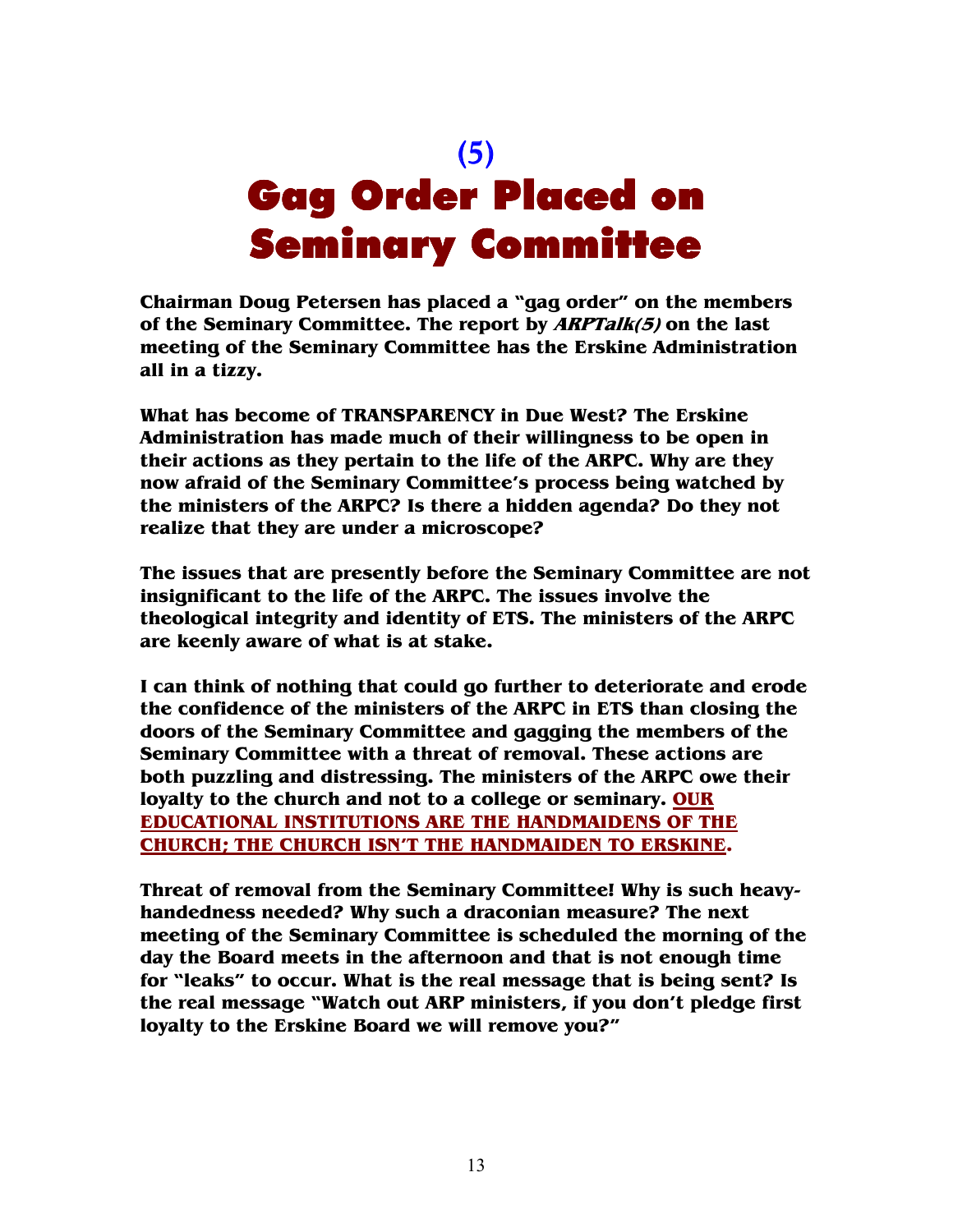**One last question: Are we to expect that the work of the Seminary Committee will be presented as a fait accompli with little regard to the stance or the opinion of the ARPC?** 

 **These are my thoughts,** 

Charles W. Wilson

**Charles ("Chuck") W. Wilson** 

**(continue to article 6)**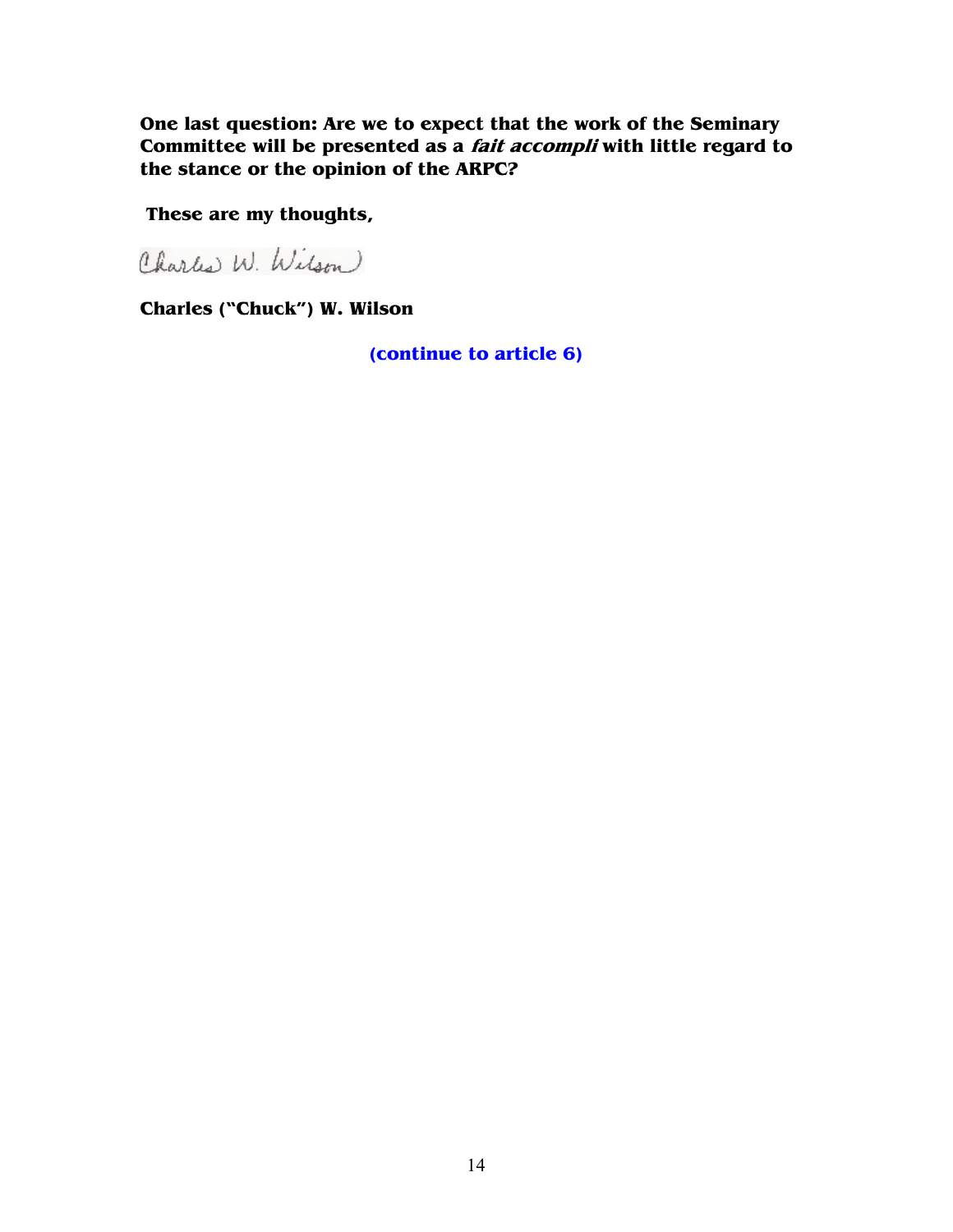## (6) The BARN and GREYSTONE

**If you are not aware of the following website, (www.ecstudentfellowship.org), may I suggest that you go to it. Reverend Paul Patrick is the Chaplain at Erskine, and "Campus Ministry at Erskine College" is the web news site of his ministry.** 

**A big THANK YOU and a tip of the hat are due to Chaplain Patrick for the work that he is doing at Erskine. The "Barn" is the large group Bible study that he conducts on Sunday evenings in the barn that is behind his house on his property in Due West. On Sunday evening, September 7, the "Barn" kicked off the 2008-2009 school year. Present at this meeting were Mr. and Mrs. Gordon Query. Mr. Query is the Moderator of the ARPC.** 

**On September 19-21 Chaplain Patrick took 53 students to the Reformed University Fellowship-sponsored Southeastern Collegiate Retreat at Camp Greystone at Tuxedo, S.C. The music team from the "barn" led the music ministry for the 300 students who attended the retreat. The topic of the retreat was the doctrine of the Holy Spirit.** 

**Well done to the Erskine students! 53 out of 300 is impressive!!** 

**These are my thoughts,** 

Charles W. Wilson)

**Charles ("Chuck") W. Wilson** 

**(continue for preview of ARPTalk(7))**